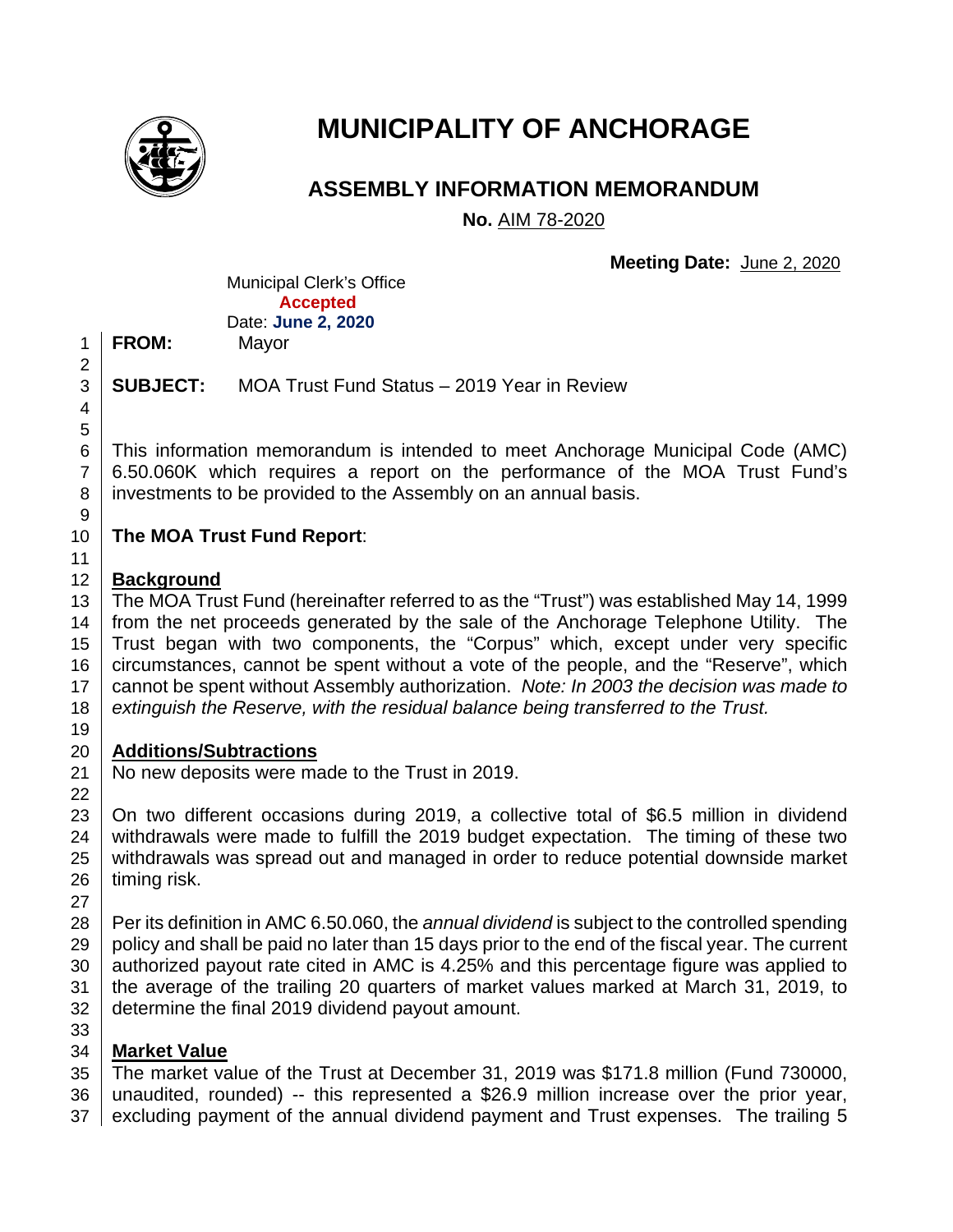#### MOA Trust Fund Status – 2019 Year in Review Page 2 of 7

years of calendar year-end market values for the Trust, as well as related annual dividend

payouts and calculated annual returns, are summarized as follows:

| <b>Calendar Year</b> | <b>Market Value</b> | <b>Dividend Paid in</b><br><b>Calendar Year</b> | Annual<br><b>Return</b> |
|----------------------|---------------------|-------------------------------------------------|-------------------------|
| 2015                 | \$144.8 million     | \$5.2 million                                   | 0.8%                    |
| 2016                 | \$147.7 million     | \$5.4 million                                   | 6.1%                    |
| 2017                 | \$165.1 million     | \$6.0 million                                   | 16.3%                   |
| 2018                 | \$151.4 million     | \$6.3 million                                   | $<4.5\%>$               |
| 2019                 | \$171.8 million     | \$6.5 million                                   | 18.1%                   |

# **2019 Performance (net of fees)**

6 | In 2019, the Trust's domestic stock holdings produced a return of 31.54% as compared to international stocks which returned 19.36%; domestic fixed income returned 8.75%; 8 international fixed income (i.e., Emerging Market Debt) returned 12.57%; and direct real 9 estate returned <2.92%>. The Trust experienced an overall 18.1% return (rounded) in 10 calendar year 2019 per calculation by the Trust's investment consultant (i.e., RVK, based in Portland, Oregon). In 2019, the Trust underperformed its Investment Policy benchmark 12  $\vert$  return by 142 basis points (i.e., 1.42%).

14 | Other major Alaskan investment funds experienced the following positive returns in 2019:

- **•** Alaska Permanent Fund experienced a 15.71% return.
- **•** Alaska Retirement Mgmt. Board (PERS) experienced a 17.34% return
- **•** Anchorage Police/Fire Retirement System experienced a 20.1% return.

20 In commenting on the Trust's 2019 performance our investment consultant, RVK, offered the following:

 *The fourth quarter of 2019 was a strong period for global equity markets, with representative US, developed non-US, and emerging market indexes each*  **substantially adding to gains realized earlier in the year. Emerging markets led with**  *returns of 11.8%, while US markets added 9.1% to calendar year returns. Credit markets also finished in positive territory, as supportive financial conditions and a general risk-on market sentiment drove spreads to tighten across the quality spectrum. The only major asset class to struggle in Q4 was long duration government bonds, although the losses sustained were minimal in the context of a very strong year that saw yields fall considerably on longer maturity debt.* 

 *Full-year gains for the S&P 500 Index finished at 31.5%, though performance did not appear to derive meaningfully from earnings growth. Rather, valuations, defined by the 12-month forward P/E ratio, climbed throughout 2019. Forward P/E ratios began the year roughly in line with their 10-year average of 14.9, but finished at*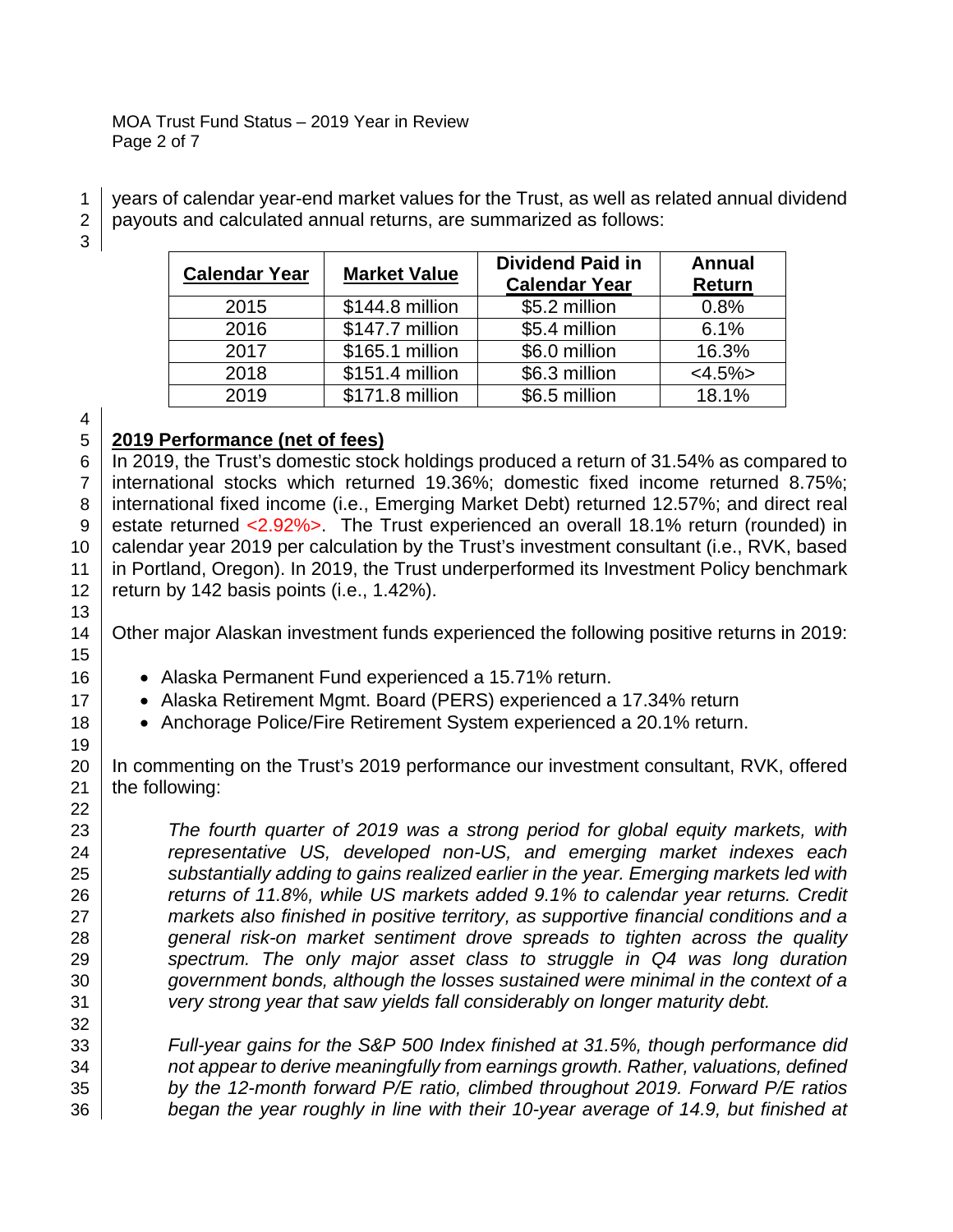*18.3, while year-over-year earnings growth estimates were roughly flat. Valuations in this range are among the highest seen during the post-crisis economic expansion, only historically surpassed to a significant degree during the early 2000s tech bubble.* 

 *Falling discount rates drove valuations and performance for US equities during the first half of the year, but increases in Q4 appeared more directly tied to optimism around international trade. Bilateral negotiations between the US and China resulted in an announced "Phase One" trade agreement, including a partial rollback*  **of tariffs, which de-escalated trade tensions to a degree. Markets reacted positively**  *to speculation around the prospects of this agreement throughout the quarter with much tied to its successful implementation. The most recent World Bank Global Economic Prospects report cited weakness in global trade and investment as key factors contributing to the global growth slowdown realized in 2019—much of it directly related to trade tensions between the US and China. The report found that 2019 global GDP growth forecasts fell by 0.2% from June's estimate to 2.4%. Emerging market economies, the traditional engine for global growth, saw 2019 growth estimates fall 0.5% over the prior period, to 3.5%.* 

 *US economic data released during Q4 was generally positive—although softness remains in some key sectors, such as manufacturing. By December, the Institute for Supply Management (ISM) Purchasing Managers Index (PMI) was below 50 for the 5th straight month, indicating contraction in the manufacturing sector. However, job growth in the US continues to be positive, with monthly non-farm payrolls expanding by an average of 184,000 per month during Q4 and the unemployment rate finishing the year at 3.5%. The US remains a bright spot for growth in developed economies, while much of Europe and Japan continue to struggle. Global central banks remain accommodative, though the market expects little additional help from the Federal Reserve in 2020. During its most recent meeting, the Federal Reserve Open Market Committee (FOMC) did not forecast any additional rate cuts in 2020.*

 *The MOA Trust posted a total return of 18.1% in calendar year 2019, the best single calendar year return since 2009 coming out of the Global Financial Crisis. The portfolio did modestly underperform its target policy index by 1.42%. The policy index consists of market indices weighted in the same proportion as the Trust's long-term asset allocation policy. Going into 2019, the Trust had outperformed the policy index in 6 of the last 8 calendar years. Since inception in 1999, the Trust has outperformed the target policy index by 23 basis points per year on average.*

 *Underperformance compared to the target policy index at the Total Fund level in 2019 was driven by three primary factors, in order: 1) The Trust's Real Estate manager UBS Trumbull Property Fund experiencing some write downs in the valuations of the properties they owned in the Retail sector, 2) underperformance*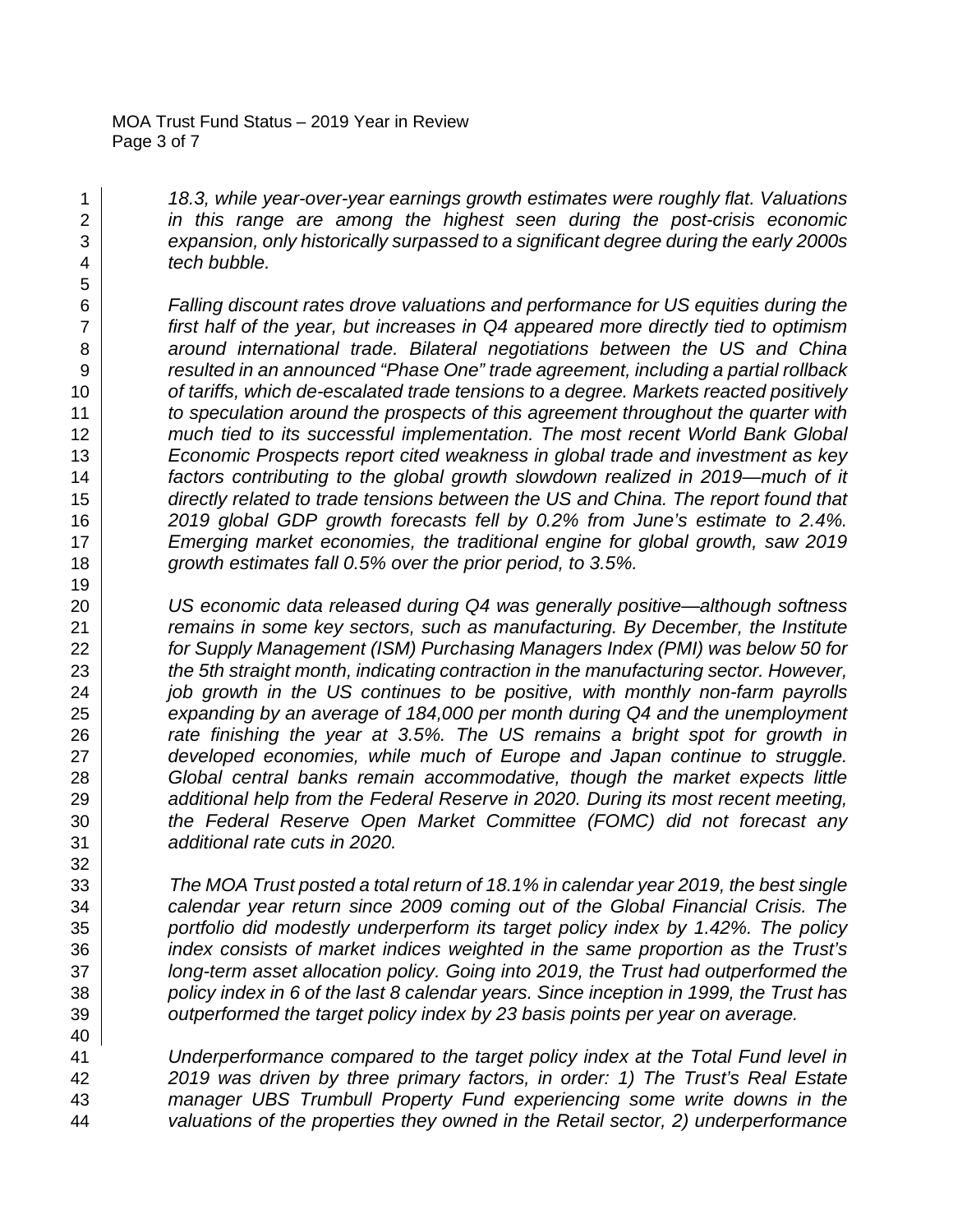*relative to the index from one of the two international equity managers, Templeton, and 3) a slight underweight relative to target going into 2019 to the year's top performing asset classes, public equity, as a result of the drawdown in Q4 of 2018. In the US equity portfolio, large- and mid-cap funds are passively managed, while the active small cap manager Blackrock Small Cap Core fund outperformed its index by 6.59%. As reported for 2018, The Trust continues to exceed its long-term return objective of inflation plus 4.25%. Relative to other similar institutional investors, the Trust significantly outperformed its peers in the longer term 3-, 5-, 7-* 9 and 10-year periods, ranking in the 31<sup>st</sup>, 33<sup>rd</sup>, 37<sup>th</sup>, and 28th percentiles, *respectively.* 

 *In summary, we believe the Trust remains well diversified and is structured to provide an appropriate long-term real return given the risk/return profile defined by the strategic asset allocation target. The Trust's balance between return-seeking, income-producing, and preservation assets constitutes a sound investment approach that is expected to produce competitive investment returns.*

# **Inflation Proofing**

 In April 2002, Anchorage voters approved by a 70% affirmative vote a new endowment 20 approach to be followed by the Trust, similar to the Percent of Market Value (POMV) approach endorsed by the Alaska Permanent Fund Board. The endowment approach 22 adopted by voters limits the amount of annual dividend distribution from the Trust to no more than 5% of the average market value of the Trust. In response to the severe 2008 24 market downturn the Assembly approved AO 2009-3, revising the annual dividend cap to 25 a lower rate of 4.00%; this was subsequently adjusted to 4.25% per AO 2016-127. The current adjusted payout limit is intended to keep pace with real return assumptions (i.e., 27 | long-term expected return, "net" of long-term expected inflation) and to help rebuild the | inflation-proofed corpus of the Trust.

 AMC 6.50.060L states: *By March 15, 2007, and by the same date every fifth year thereafter, the municipal treasurer shall review the controlled spending policy and recommend adjustments, as necessary, to maintain the long-term purchasing power of the MOA Trust Fund.*

 The first scheduled analysis of inflation proofing for the Trust occurred in 2007 and found the Trust to be in compliance at that time with inflation-proofing expectations. An updated 37 analysis of the Trust's inflation-proofing status in April 2019 projected that the Trust could 38 be fully recovered within seven years (not counting the positive impact of anticipated ML&P 39 sale proceeds). Over the life of Trust, since October 1999, the Trust generated a 5.90% 40 | nominal return which lagged its real rate of return target of 6.37% (i.e., 4.25% payout  $+$ 2.12% inflation proofing) by 47 basis points, or 0.47%.

- 
-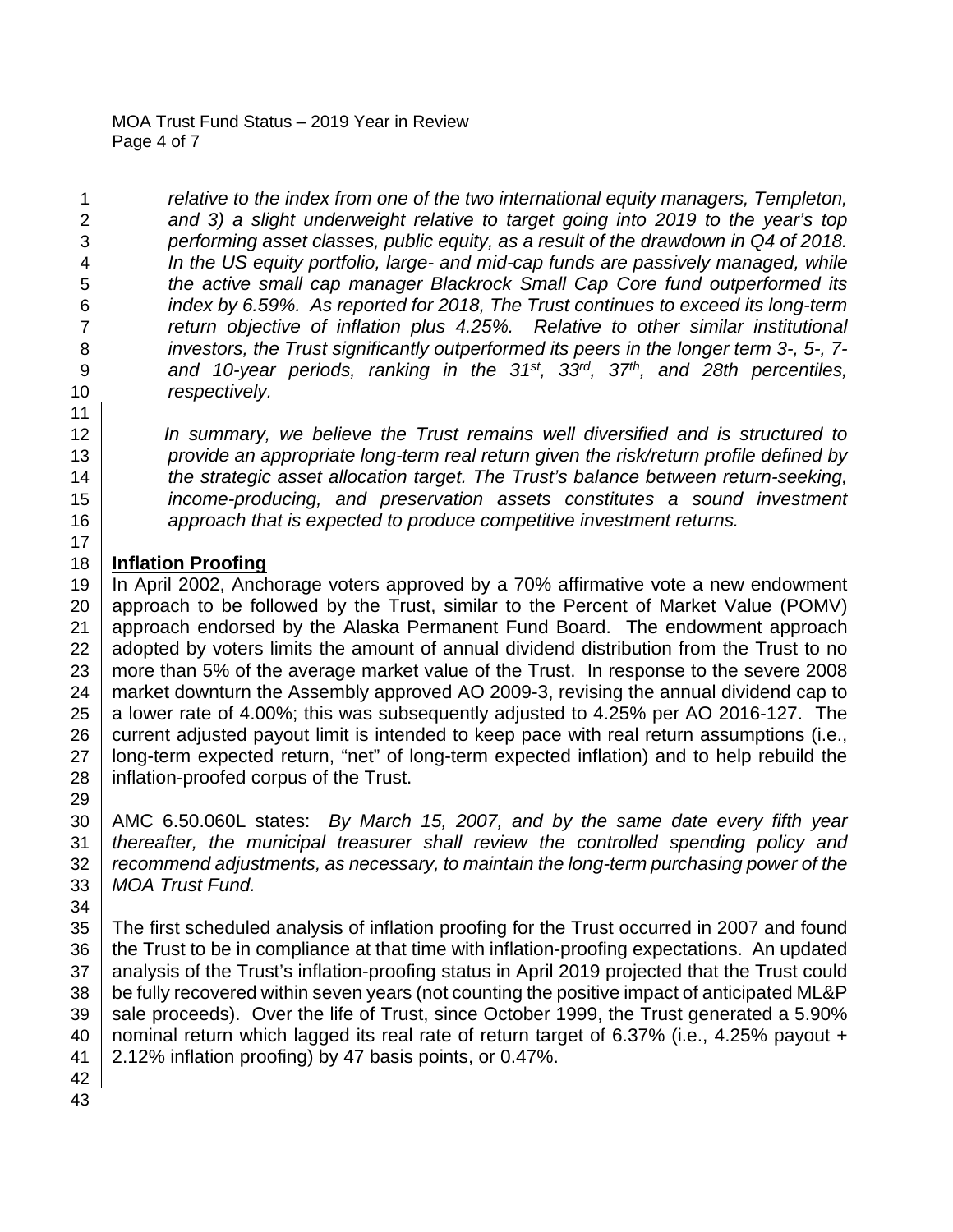MOA Trust Fund Status – 2019 Year in Review Page 5 of 7

# **Annual Dividend**

 Assuming receipt of ML&P sale proceeds later in 2020, the budgeted dividend was initially  $3 \mid$  set at \$10.2 million, half of which was paid out in mid-January 2020. In conjunction with 4 the ML&P sale in 2020, the annual dividend payout methodology is expected to be revised in Municipal Code and the amount of the annual dividend is consequently expected to 6 further adjusted. 

 In years where excess returns are generated (i.e., over and above a 4.25% real rate of return) these retained excess returns help to re-establish an inflation-proofed Trust so that 10 the purchasing power can be restored and/or protected over the long-term. Accumulated excess returns also help offset down years in the market.

# **Investment Management**

14 As of December 31, 2019, the Trust employed ten money managers  $-$  i.e., Fidelity Institutional Asset Management, Garcia Hamilton & Associates, Western Asset Management, Ashmore, BlueBay Asset Management, Vanguard, BlackRock, Capital 17 Group, Franklin Templeton and UBS Realty Investors. In 2019, the Trust continued to use 18 | RVK as its investment consultant and Wells Fargo Institutional Trust Services as its custodial bank. Wells Fargo's custodian business was purchased by Principal Financial Group in 2019, however the platform and service contract terms have been kept intact.

 The Trust's target asset allocation at December 31, 2019, per the current Investment 23 | Policy Statement (IPS), was 23% fixed income; 3% floating rate short duration debt; 5% 24 emerging market debt; 36.5% domestic equity; 25% international equity; and 7.5% direct real estate.

27 In 2019, two additional real estate managers were chosen to further diversity the direct 28 real estate holdings. Full implementation of these two new real estate portfolios is not  $\vert$  expected until all the proceeds from the ML&P sale have been received later in 2020.

 In 2020, the Finance Department along with the investment consultant (RVK) and 32 | Investment Advisory Commission (IAC) intend to focus on the following areas:

 **(1)** Proposing changes to investment authority and dividend payout formula and 35 presenting these proposed changes to the Municipal Assembly by early summer 2020;

**(2)** Implementing plan to invest newly received proceeds from ML&P sale after closing;

 **(3)** Placing investment with the two newly selected direct real estate managers using **a** portion of the proceeds from the ML&P sale.

 **(4)** Formally rebalancing the Trust in accordance with revised Investment Policy and **Figure 23** revised Municipal Code, in conjunction with receipt of ML&P sale proceeds.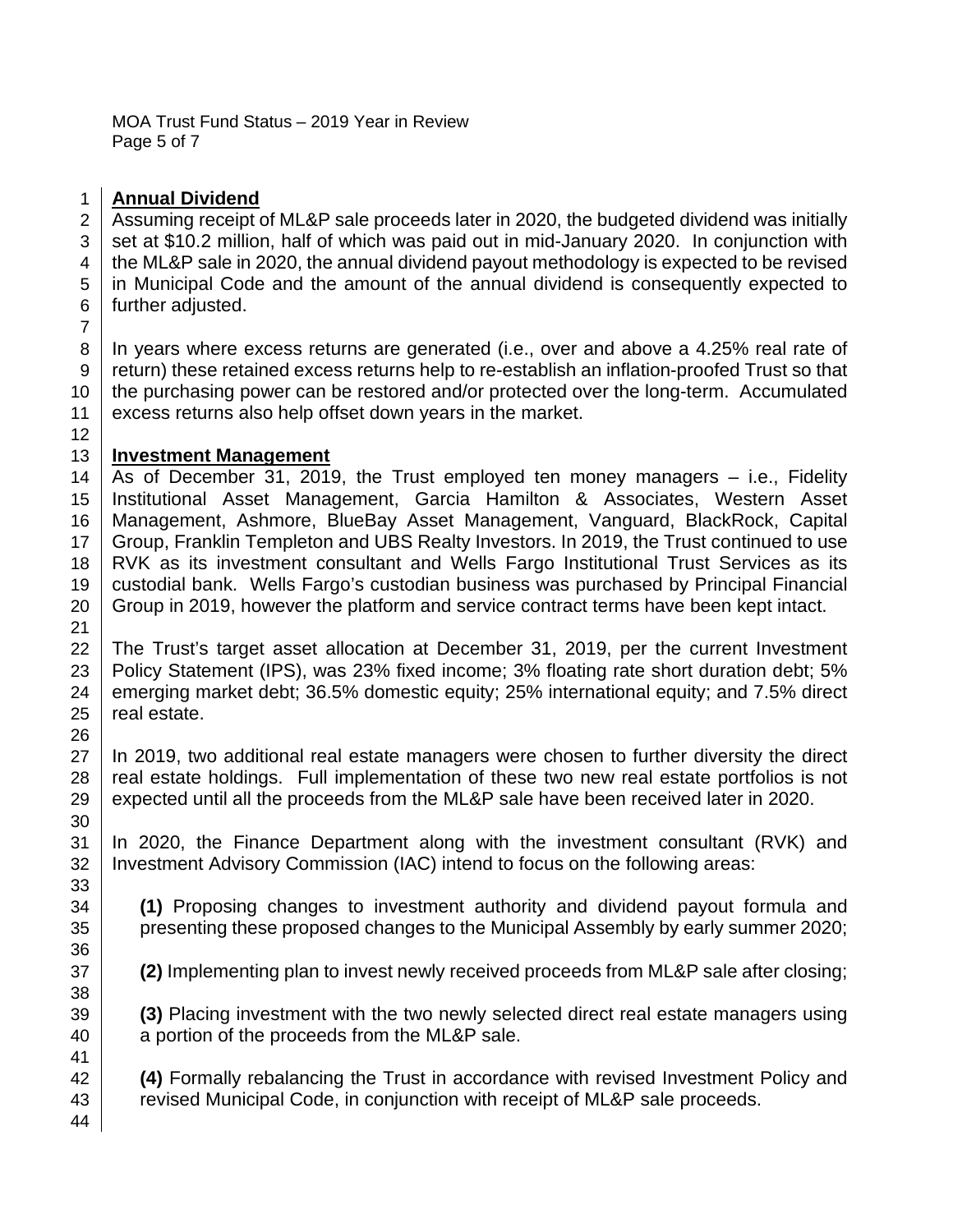MOA Trust Fund Status – 2019 Year in Review Page 6 of 7

1 **(5)** Reviewing existing money managers' performance, asset allocation, risk levels and 2 expected return, and investment policy in light of significant downturn in stock market 3 **caused by Coronavirus (COVID-19)**; and

5 **(6)** Receiving special presentations from specific money managers in the Trust's 6 lineup.

# 8 **Monitoring of Investment Fund Activities**

9 The performance of the Trust is continuously monitored to ensure compliance with the 10 | Investment Policy Statement and to track performance:

- $12 \mid \triangleright$  The Trust's investment consultant issues a quarterly report focused on the 13 performance of each of the Trust's money managers and frequently communicates 14 with the Municipal Treasurer regarding investment-related issues as they arise 15 | throughout the course of the year.
- $17 \mid \triangleright$  The Municipal Treasurer, Chief Fiscal Officer and Investment Advisory Commission 18 meet quarterly to review Fund results.

# 20 **Current Year Market Conditions**

22 Year-to-Date (YTD) returns through First Quarter 2020 were severely negative for equities  $23$  due to the Coronavirus (COVID-19). Specifically, Large Cap domestic equities as 24 measured by the S&P 500 index returned  $\langle$ 19.60%> and broad international equities as 25 | measured by the MSCI All Country World Ex-U.S. index returned <23.36%>. Domestic 26 investment grade fixed income as measured by the Bloomberg U.S. Aggregate Bond index  $27$  experienced a positive return of 3.15%.

 Through April 2020 Large Cap domestic equities experienced YTD return of <9.30%>. During this same time period, broad international equities returned <17.55%> and domestic investment grade fixed income returned 4.98%. The market value of the Trust as of May 14, 2020 was approximately \$150.7 million, which reflected approximately a  $\sim$   $\leq$  9.4%> YTD return after adjusting for cash flow effects. As previously referenced, half of the 2020 budgeted dividend from the Trust was paid in mid-January 2020, prior to the 35 | market crash caused by the Coronavirus (COVID-19). 36

37 Market and economic conditions change frequently and results can vary dramatically, 38 positively or negatively, from one period to the next. A long-term view and adherence to 39 investment principles and guidelines are necessary to help ensure the Trust meets its long-40 term objectives of:

- 42 **•** Maintaining the purchasing power of the Trust; and
- 43 **•** Maximizing rates of return over time without taking undue risk.
- 44

41

4

7

11

16

19

21